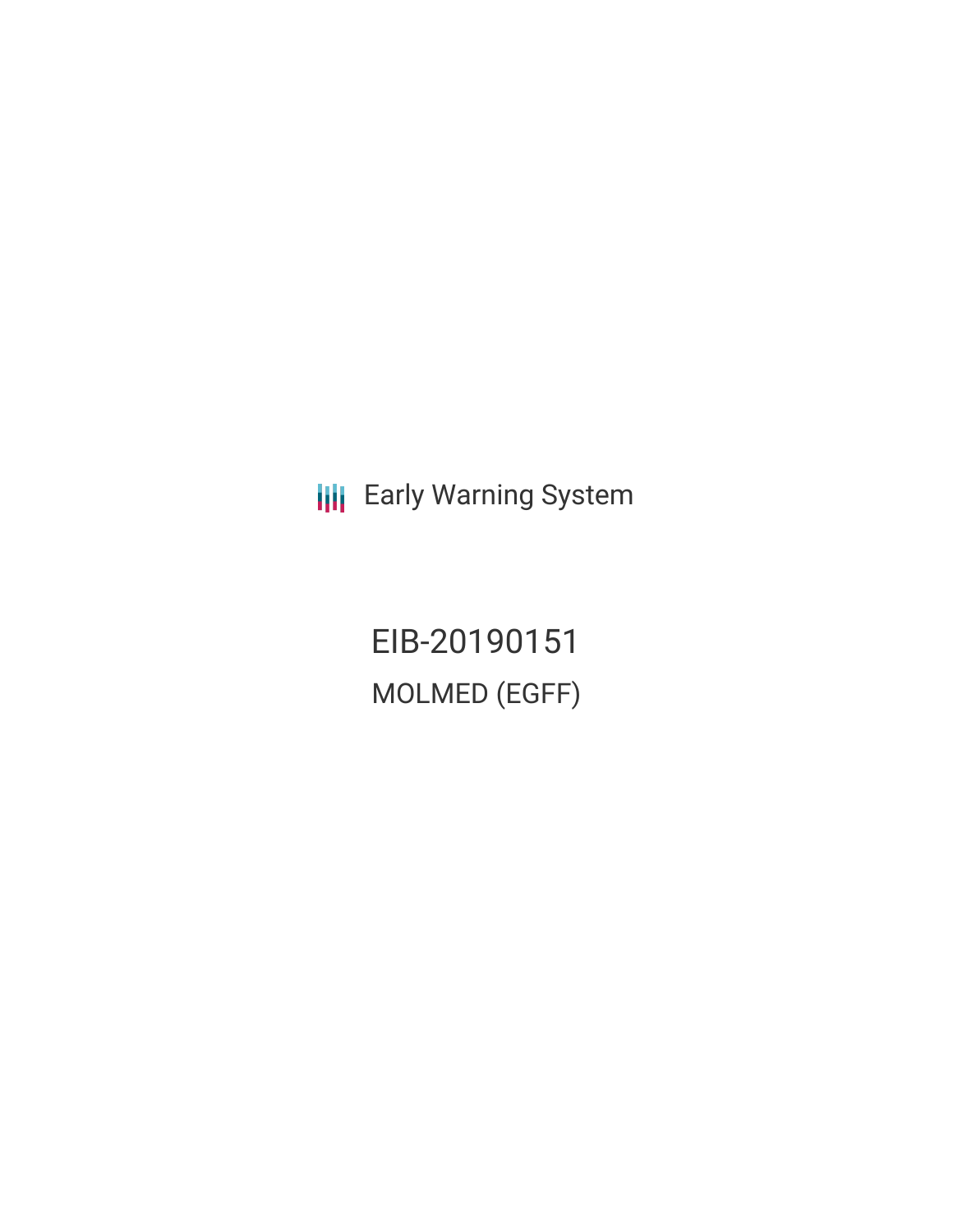## **Quick Facts**

| <b>Countries</b>               | Italy                                    |
|--------------------------------|------------------------------------------|
| <b>Financial Institutions</b>  | European Investment Bank (EIB)           |
| <b>Status</b>                  | Approved                                 |
| <b>Bank Risk Rating</b>        | U                                        |
| <b>Voting Date</b>             | 2019-12-13                               |
| <b>Borrower</b>                | MOLECULAR MEDICINE SPA                   |
| <b>Sectors</b>                 | Education and Health, Industry and Trade |
| <b>Investment Type(s)</b>      | Loan                                     |
| <b>Investment Amount (USD)</b> | $$16.68$ million                         |
| <b>Loan Amount (USD)</b>       | $$16.68$ million                         |
| <b>Project Cost (USD)</b>      | \$38.92 million                          |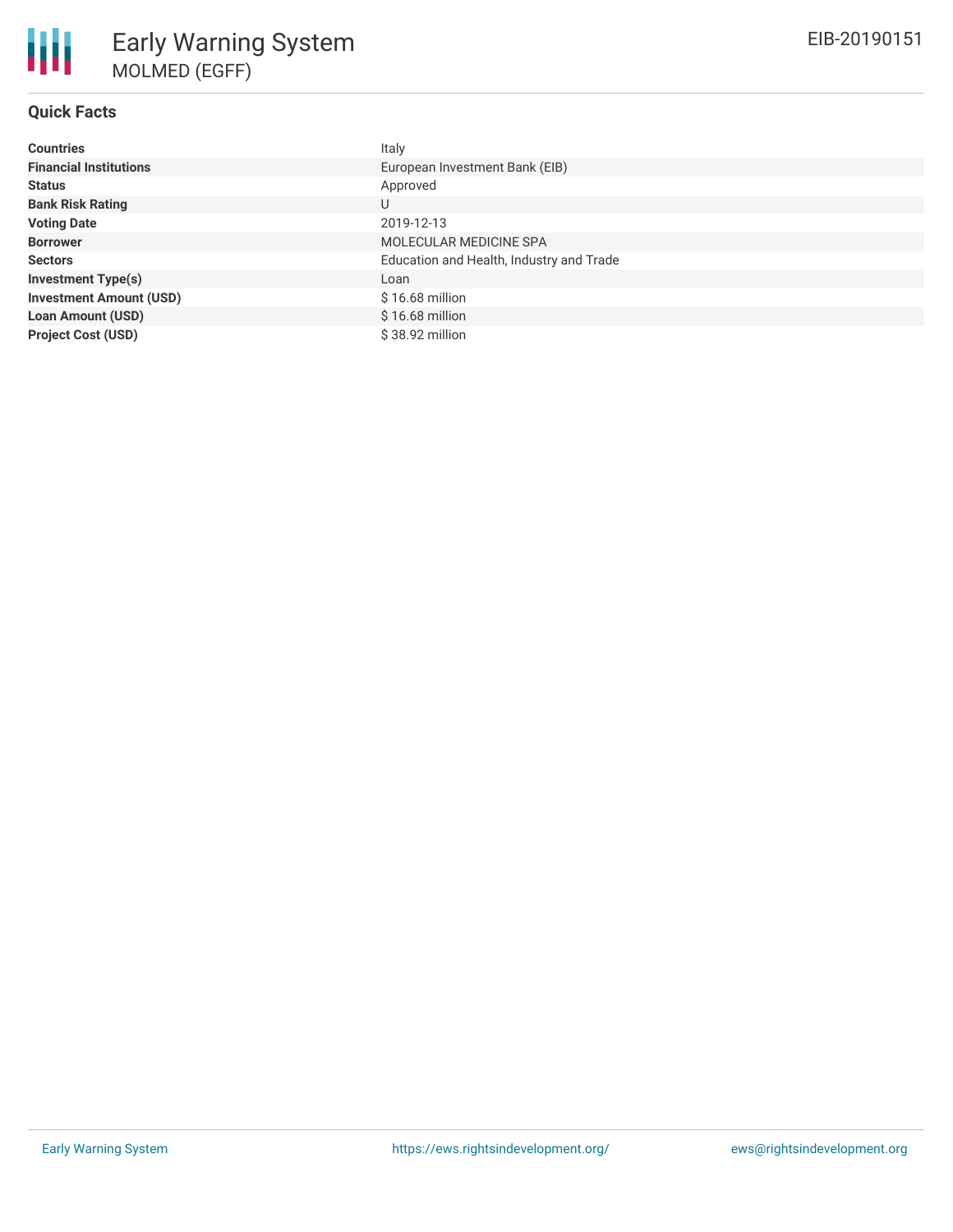

# **Project Description**

According to EIB website, the project will finance the RDI activities of the Promoter to develop innovative anti-cancer and rare diseases treatments in the field of cell and gene therapy, during the investment period 2019-2022.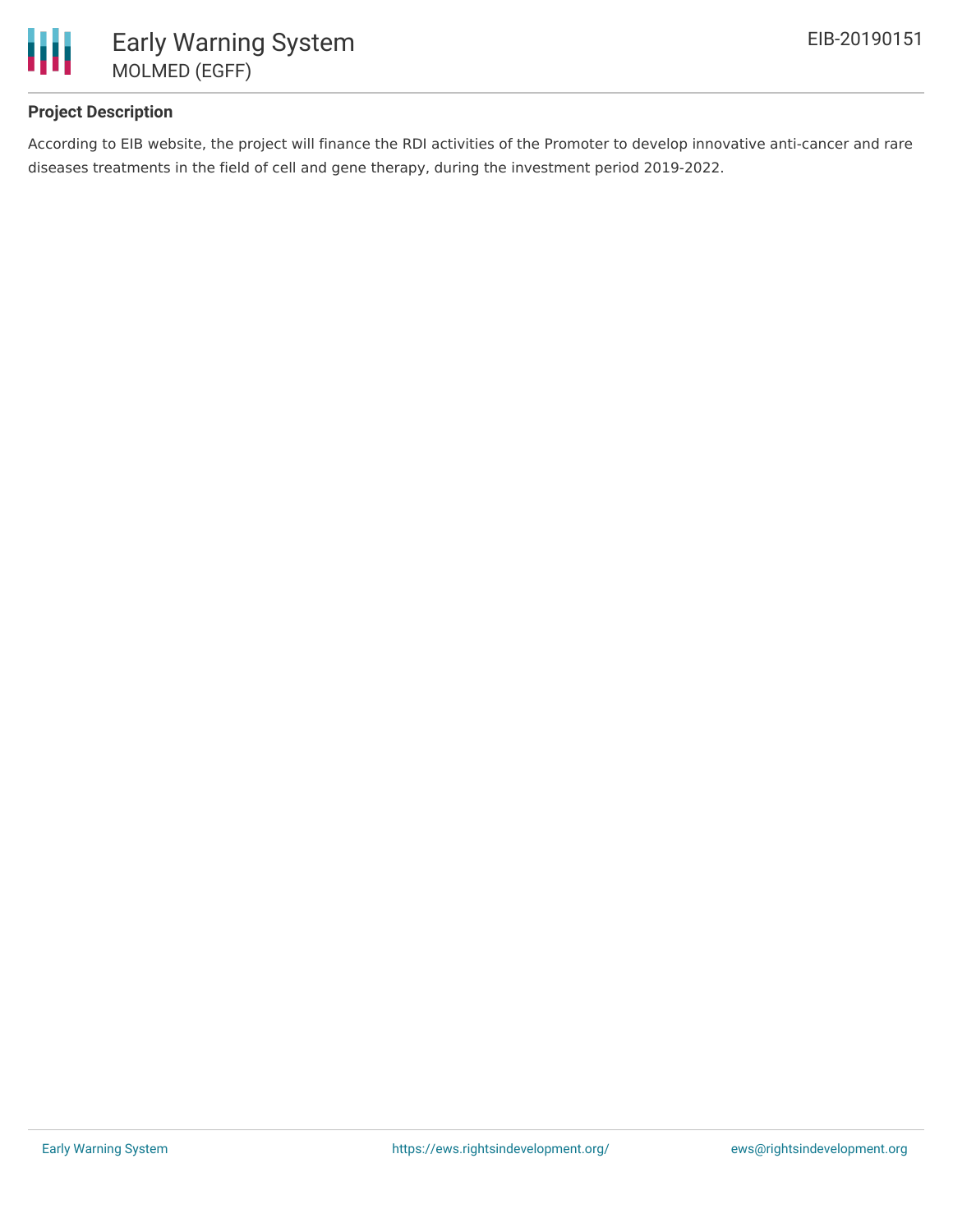#### **Investment Description**

European Investment Bank (EIB)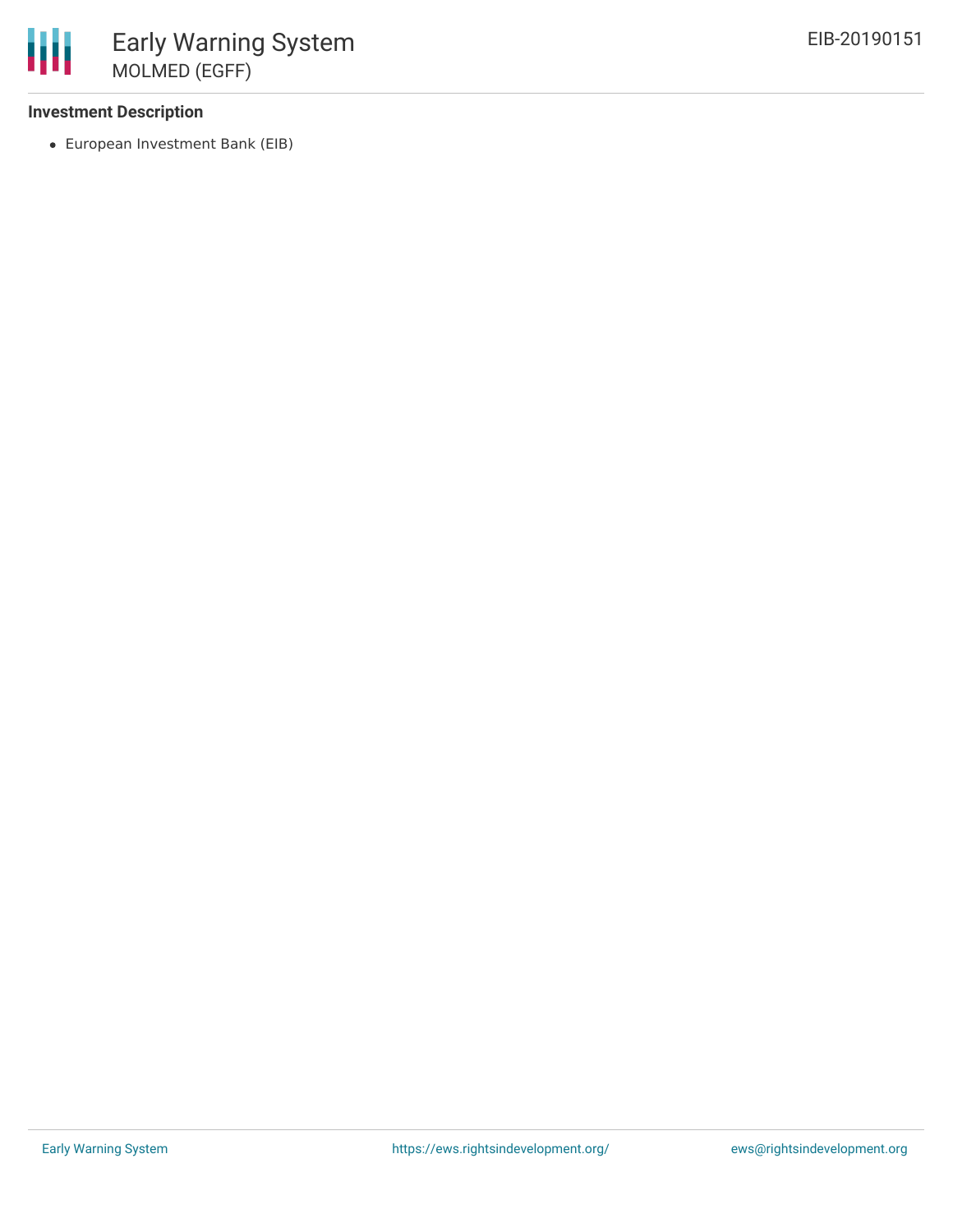

#### **Private Actors Description**

Molecular Medicine SpA (MolMed) is a medical biotechnology company. The Company is focused on discovery, R&D, and clinical validation of innovative therapies for the treatment of cancer.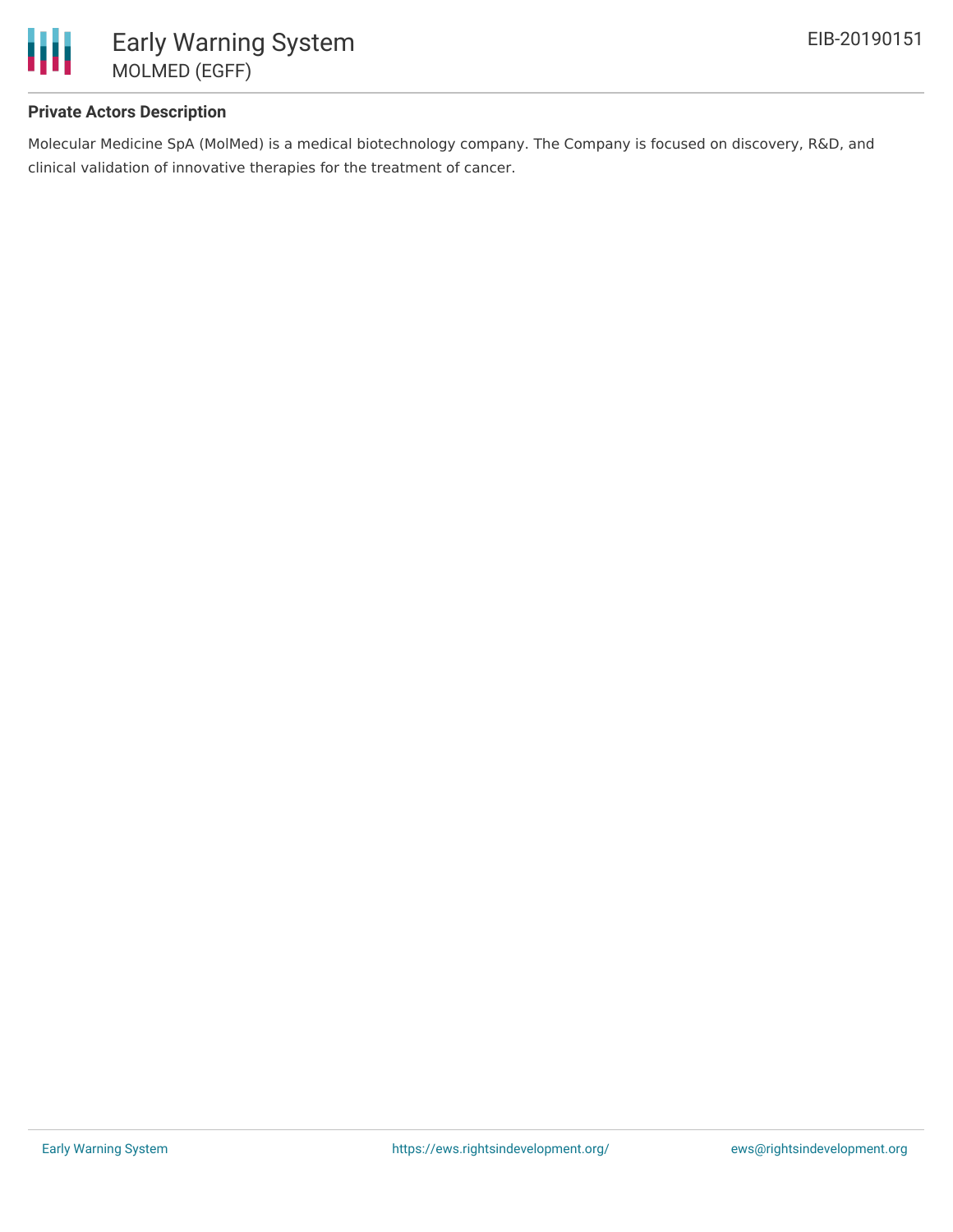

# 冊 Early Warning System MOLMED (EGFF)

| <b>Private Actor 1</b> | <b>Private Actor</b><br>Role | <b>Private Actor</b><br>l Sector | <b>Relation</b>          | <b>Private Actor 2</b> | <b>Private Actor</b><br>2 Role | <b>Private Actor</b><br>2 Sector |  |
|------------------------|------------------------------|----------------------------------|--------------------------|------------------------|--------------------------------|----------------------------------|--|
| $\sim$                 | $\overline{\phantom{a}}$     | $\overline{\phantom{a}}$         | $\overline{\phantom{a}}$ | Molecular Medicine SPA | Client                         | ۰                                |  |